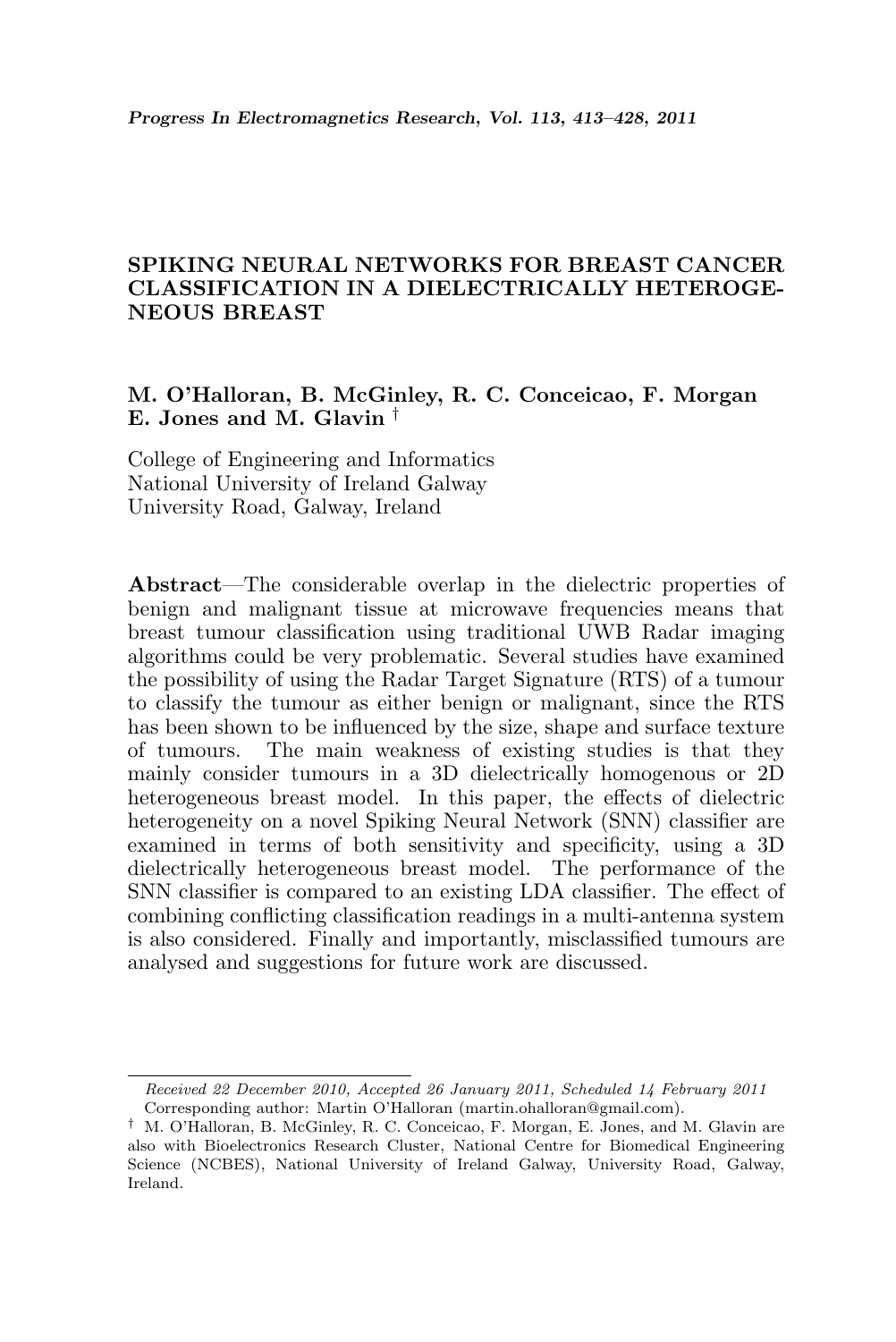## 1. INTRODUCTION

Two criteria determine the effectiveness of any breast cancer screening methodology: specificity and sensitivity. Specificity is defined as the proportion of patients correctly identified as not having breast cancer. Conversely, sensitivity is defined as the proportion of patients correctly identified as having breast cancer. Therefore, a good screening methodology must have both high sensitivity and high specificity. The current standard screening method for detecting nonpalpable early stage breast cancer is X-ray mammography. Despite the fact that X-ray mammography provides high resolution images using relatively low radiation doses, its limitations are well documented [1]. In younger women in particular, breast tissue typically presents a higher dense-to-fatty tissue ratio and malignancies occurring in dense-tissue breasts are statistically more likely to be missed by Xray mammography [2]. In the US, between 4%–34% of all breast cancers are missed by conventional mammography [3], while 70% of all malignancies identified are found to be benign after biopsy [4]. These false positive diagnoses result in unnecessary biopsies, causing considerable distress to the patient and an unnecessary financial burden on the health service [4, 5].

UWB Radar has been proposed as a method to detect early stage breast cancer [6–9]. Several studies have examined the use of UWB Radar to classify breast cancer as benign or malignant. This classification approach is based on the Radar Target Signature, which reflect the size, shape and surface texture of the tumour. Benign tumours typically have smooth surfaces and have spherical, oval or at least well-circumscribed contours. Conversely, malignant tumours usually present rough and complex surfaces with spicules or microlobules, and their shapes are typically irregular, ill-defined and asymmetric [10]. These tumour characteristics are generally reflected in the details of the RTS and can be used in classifiers. Several classifiers and classification architectures have been investigated [11– 16]. However, the performance of the majority of these algorithms in a realistic 3D dielectrically heterogeneous scenario has not been examined. Therefore, the contributions of this paper are as follows:

- Evaluation of a novel Spiking Neural Network (SNN) classifier in a 3D dielectrically heterogenous breast model;
- Comparison of SNN classifier with existing Linear Discriminant Analysis (LDA) classifier;
- Analysis of misclassified tumours.

The structure of the remainder of the paper is as follows: Section 2 describes the generation of realistic tumour models, including dielectric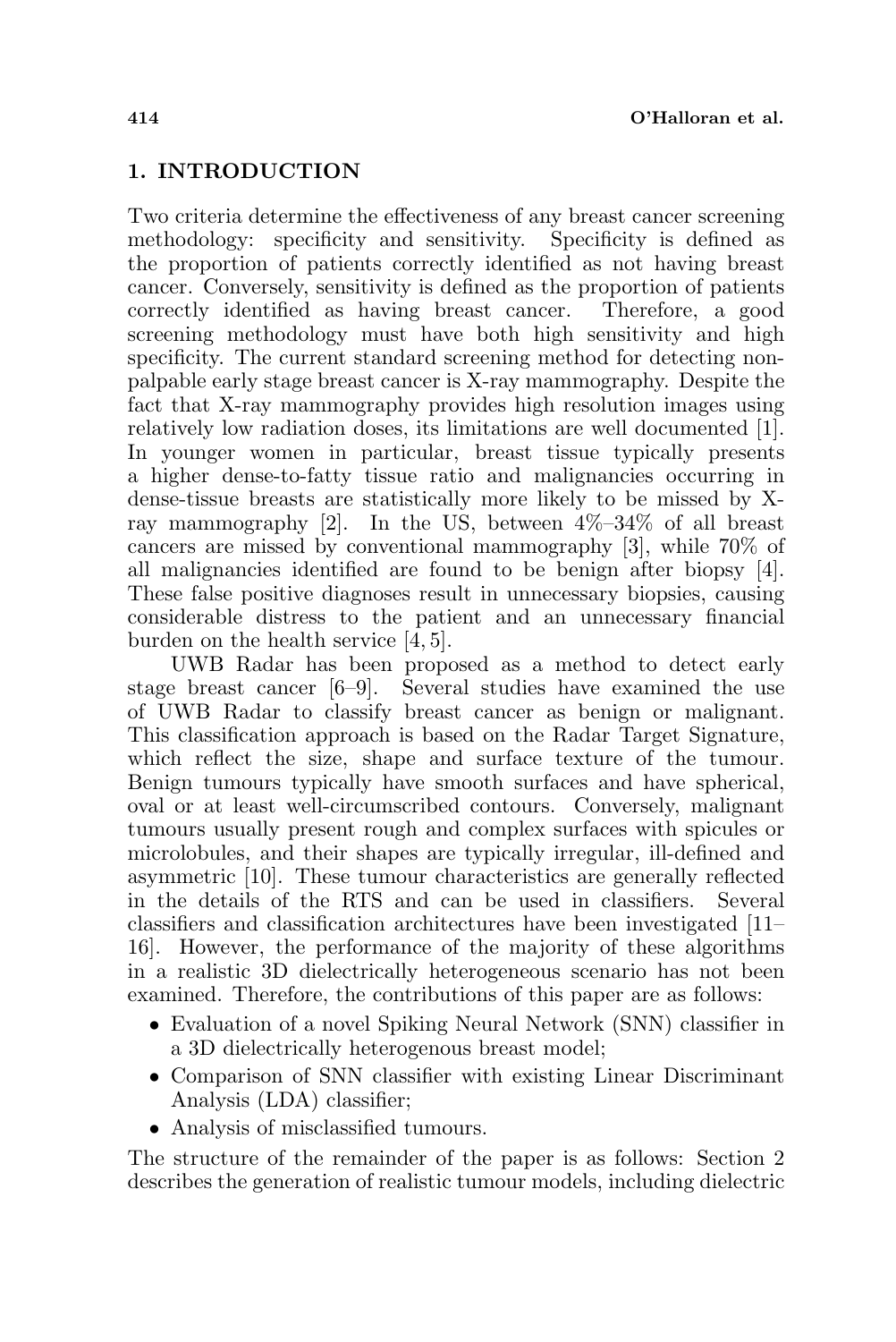heterogeneity and corresponding FDTD simulations; Section 3 describes the SNNs and the Genetic Algorithm used for SNN training; Section 4 describes the experimental setup, while Section 5 describes the results and corresponding conclusions.

## 2. MODELING

#### 2.1. Gaussian Random Spheres and Dielectric Heterogeneity

Shape and texture of the surface of a tumour are two of the most important characteristics used to differentiate between a benign and a malignant tumour. The tumour models used in this paper are based on the Gaussian Random Spheres (GRS) method [17, 18]. GRS can be modified mathematically to model both malignant and benign tumours by varying the mean radius  $\alpha$  and the covariance function of the logarithmic radius. The shape is determined by the radius vector,  $\mathbf{r} = r(\theta, \psi)$ , described in spherical coordinates  $(r, \theta, \psi)$ , by the spherical harmonics series for the logradius  $s = s(\theta, \psi)$ :

$$
r(\theta, \psi) = \alpha \exp\left[s(\theta, \psi) - \frac{1}{2}\beta^2\right]
$$
 (1)

$$
s(\theta, \psi) = \sum_{l=0}^{\infty} \sum_{m=-l}^{l} s_{lm} Y_{lm}(\theta, \psi)
$$
 (2)

In the equations above,  $\beta$  is the standard deviation of the logradius,  $s_{lm}$  are the spherical harmonic coefficients and  $Y_{lm}$  are the orthonormal spherical harmonics. Three different tumour models at two different sizes are considered in this paper. Malignant tumours are represented by spiculated GRS, whereas benign tumours are modelled by smooth and macrolobulated GRS. Macrolobulated and smooth GRS are obtained by varying the correlation angle from low to high. Spiculated GRS are obtained by adding 3, 5 or 10 spicules to smooth GRS. The average radius of all types of spheres are 2.5 and 7.5 mm. Between all sizes and shapes, the number of tumour models developed was 160 (80 malignant and 80 benign).

In order to account for dielectric heterogeneity, fibroglandular tissue is introduced into the FDTD models. Portions of fibroglandular tissue, extracted from the UWCEM Breast Phantom Repository, are introduced into the FDTD model (phantom ID 071904). For the Hetero I simulations, a single piece of fibroglandular tissue is added to the FDTD models, positioned at one of ten random locations surrounding the tumour. For the Hetero II simulations, two independent portions of fibroglandular tissue are positioned at two of ten random locations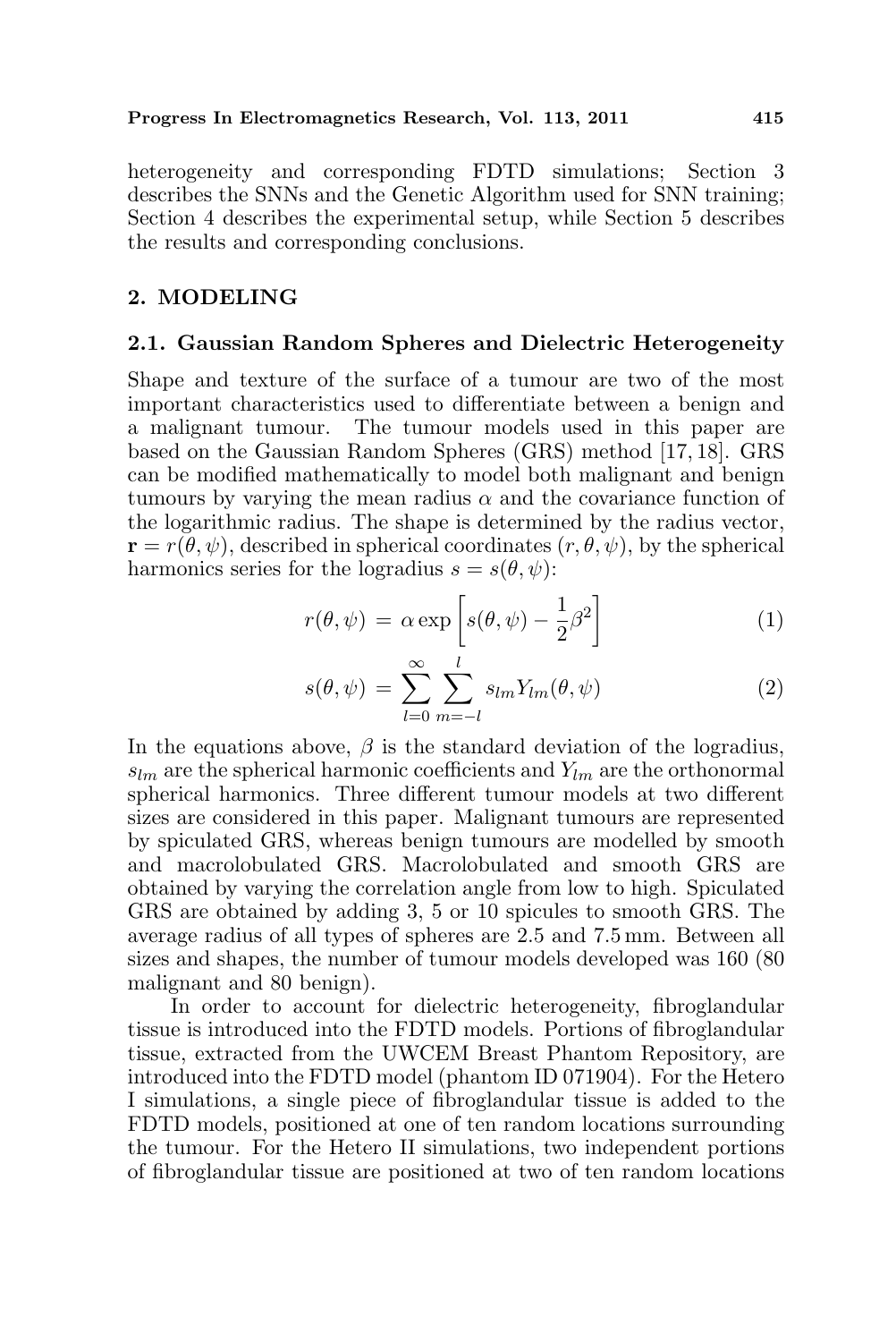

Figure 1. (a) Example of a Hetero I model, and (b) a Hetero II model. The tumour is shown in blue, while the fibroglandular tissue is shown in black.

around the tumour. Examples of Hetero I and Hetero II models are shown in Figure 1.

### 2.2. FDTD Model

The tumours (80 of size 2.5 mm and 80 of size 7.5 mm) are placed in a 3D Finite-Difference Time-Domain (FDTD) model. The FDTD model has a 0.5 mm cubic grid resolution and the backscattered signals were generated through a Total-Field/Scattered-Field (TF/SF) structure, in which the tumours and fibroglandular tissue are completely embedded in the Total Field (TF) [14, 16]. The TF/SF region has the following dimensions: the Scattered Field (SF) is a square geometric prism with square bases measuring  $153.5 \,\mathrm{mm}$  on the side and the height measuring 137.5 mm. The TF is located at the centre of the SF and is represented by a 50 mm-sided cube (the origin of the SF and the TF are at the point  $(0,0,0)$  mm). The dielectric properties of both adipose, fibroglandular, and cancerous breast tissue are incorporated using a Debye model, based on the dielectric properties established by Lazebnik et al. [19, 20]. The TF/SF region is terminated with a 6 mmlayer Uniaxial Perfectly Matched Layer (UPML) which suppresses any boundary reflections [21].

A pulsed plane wave is transmitted towards the target from four different equidistant angles  $(0^{\circ}, 90^{\circ}, 180^{\circ}, 270^{\circ})$  and the resulting crosspolarized backscatter is recorded and analysed from four observation points located at:  $(0, 0, -74)$ ,  $(-74, 0, 0)$ ,  $(0, 0, 74)$  and  $(74, 0, 0)$  mm in  $(x, y, z)$  axes. The incident pulse is a modulated Gaussian pulse with center frequency at  $6 \text{ GHz}$  where the  $1/e$  full temporal width of the Gaussian envelope was 160 ps. For two transmitters, the pulse is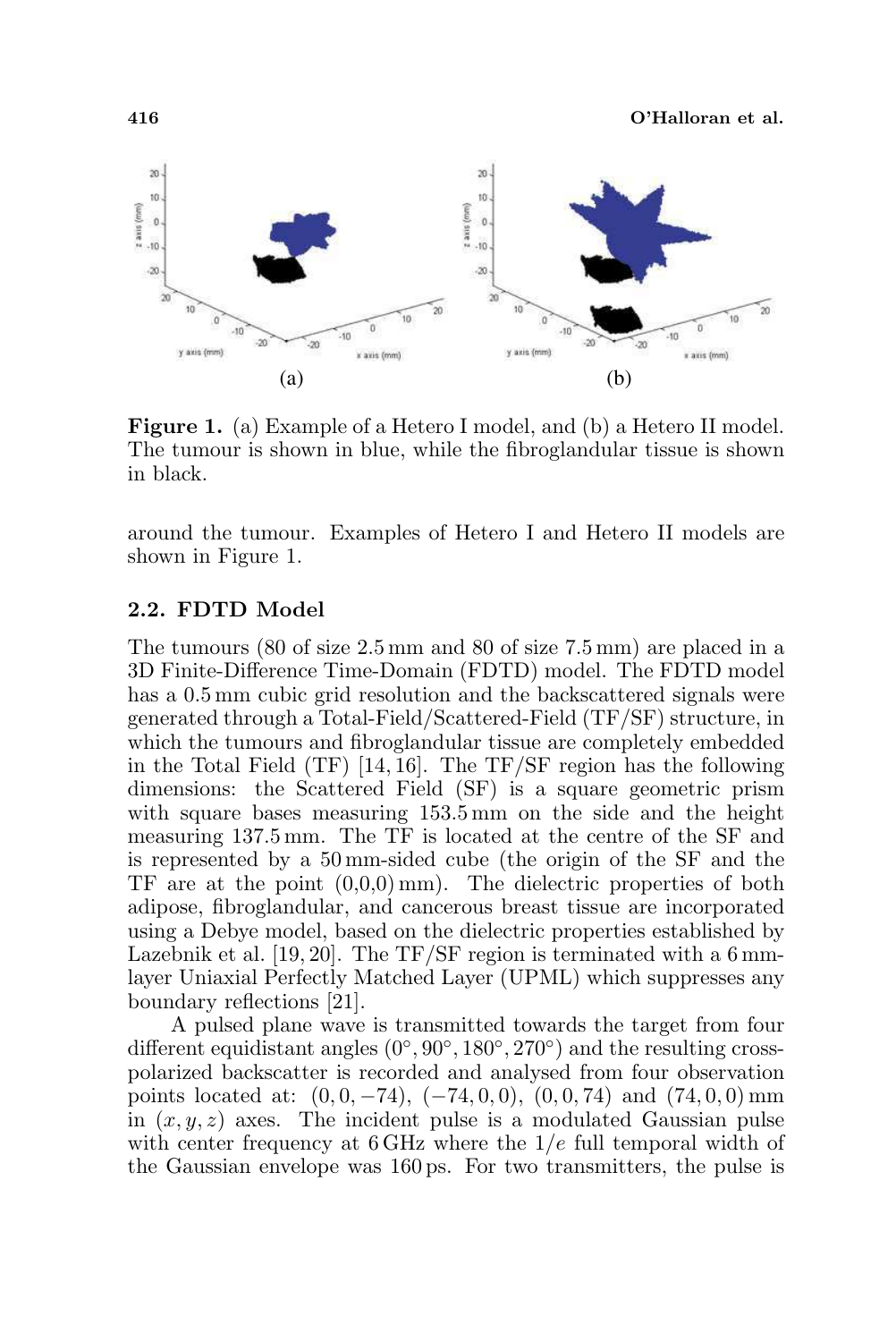

Figure 2. Cross-section of the 3D FDTD space lattice partitioned into Total Field (TF), Scattered Field (SF) and UPML regions, for a homogeneous breast model. The target, a spiculated tumour located at the centre of the TF in this example, is illuminated by a pulsed plane wave propagating in the  $+z$  direction (represented by a dark line) and backscatter is recorded at the first observer location:  $(0, 0, -74)$  mm (represented by a filled circle). All four observation points are represented by small circles in the image.

linearly polarized in the  $x-y$  plane and transmitted in the  $z$  direction, and for the remaining transmitters, the pulse is polarized in the y $z$  plane and transmitted in the  $x$  direction. Each observation point is located in the Scattered Field at a distance of 74 mm from the center of the tumour, which is located at the centre of the Total Field. The acquired backscattered recorded signals are downsampled from 1200 GHz to 75 GHz. Figure 2 shows a representation of the TF/SF grid, with the location of the origin of the first incident plane wave and respective observer point as well as the position of the tumour.

### 3. SPIKING NEURAL NETWORKS & GENETIC ALGORITHMS

#### 3.1. Spiking Neural Network

The organic nervous system has inspired the development of Artificial Neural Networks (ANNs). Insights into the workings of biological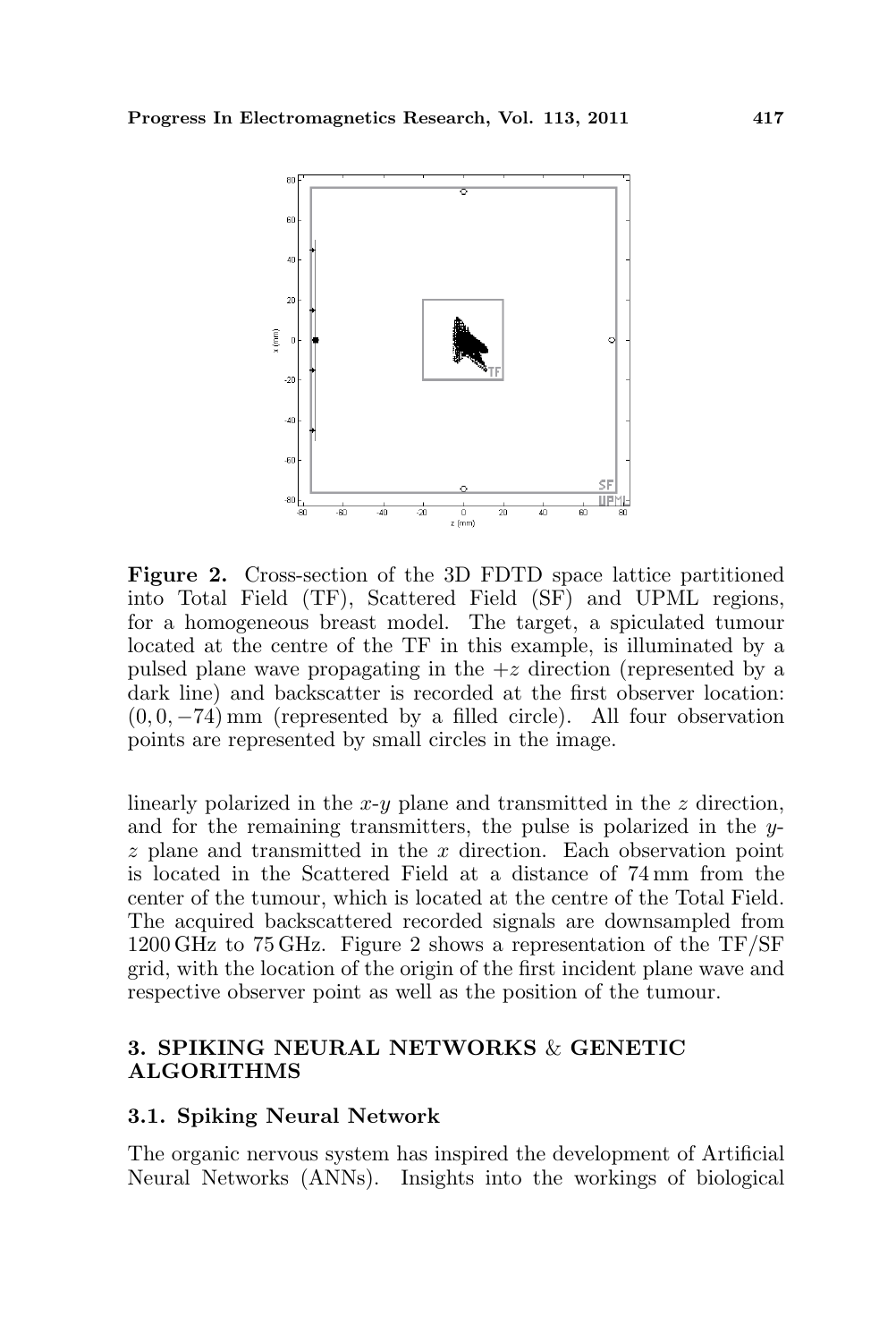neurons indicate that computation is performed in the temporal domain and relies on the timings between spikes, rather than rate or level encodings as employed by earlier neural models [22–24]. These biological understandings have led to the development of Spiking Neural Networks (SNNs). SNNs, known as the third generation of neural network models, are more closely related to their biological counterparts compared to previous ANN generations, such as multilayer perceptrons. SNNs, in contrast to previous models, employ transient pulses for communication and computation. Maass has demonstrated that spiking neurons are more computationally powerful than threshold-based neuron models [24] and that SNNs possess similar and often more computation ability compared to second generation multi-layer perceptrons [25]. Other works [26–28] have investigated SNN hardware implementations and have found that computation in the temporal domain can be performed more efficiently in hardware compared to employing complex non-linear sigmoidal neural models. These findings, and an increasing interest in efficient temporal computation have encouraged interest in SNNs and their application to classification and control tasks.

# 3.2. Genetic Algorithms

Inspired by nature, a Genetic Algorithm (GA) [29] models natural evolution through a set of computational operators. A GA is a parallel, population-based search strategy that encodes individual solutions into a data-structure known as a genome. A population of such genomes is maintained by the GA and mechanisms analogous to evolution are employed to evolve "good" solutions. Exploration of the search space is performed using a diversity introducing mutation operator while crossover (mating of two parent solutions) is employed to exploit good solution building blocks (known as genes) already in the population. Selection pressure is added through a tournament selection operator to incorporate "survival of the fittest". This bias towards selecting good solutions for further evaluation and recombination allows for the discovery of high-fitness SNN classifiers. A good review of the application of GAs to ANN training is presented in [30] while GAs have been employed to train SNNs in [31–34]. This research focuses on the evolution of SNN synaptic weights and thresholds. The GA parameters and evolutionary mechanisms employed for this research are as detailed in [35]. A comprehensive review of the application of GAs to ANN training is presented in [30] while GAs have been employed to train SNNs in [31–34, 36–38].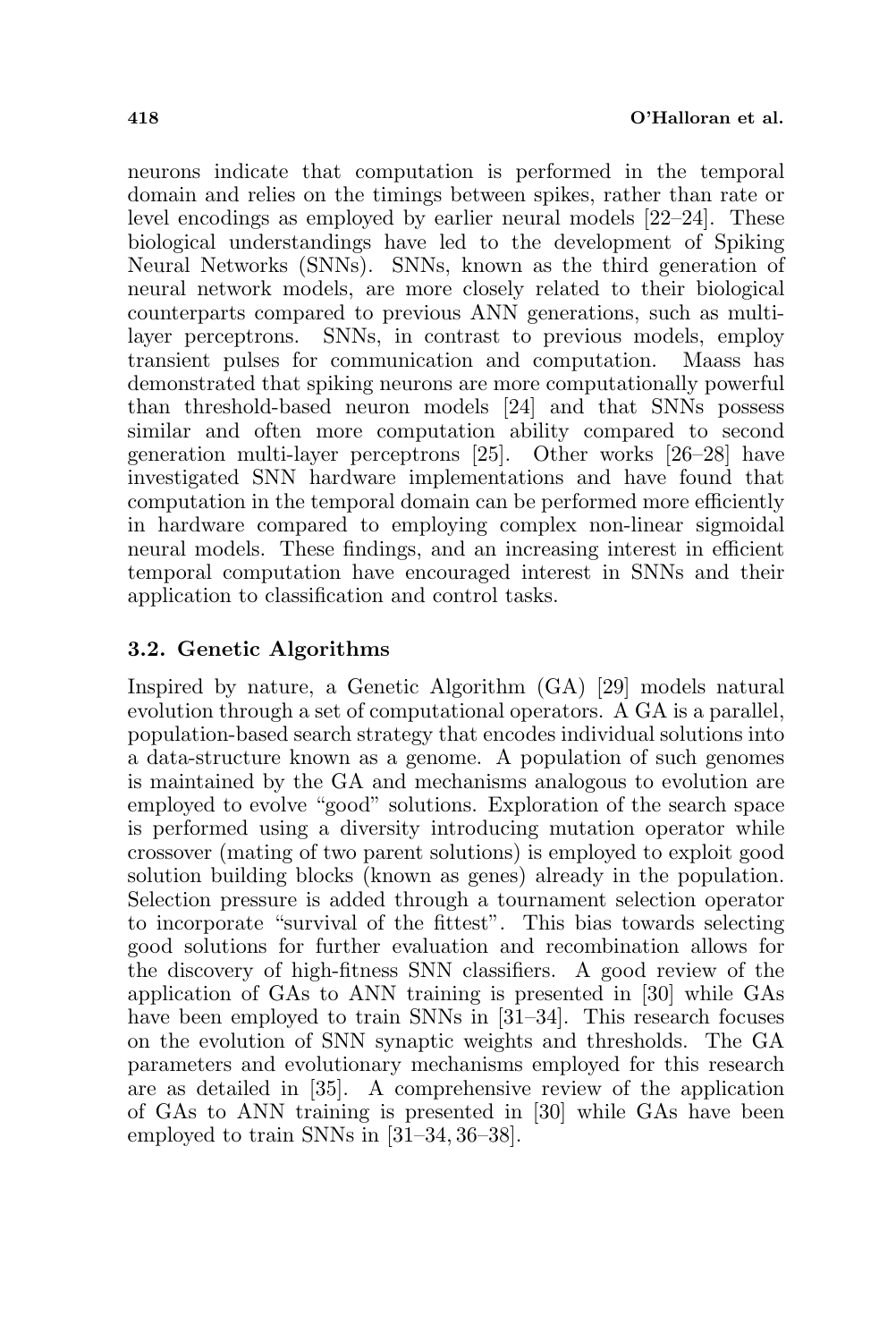### 4. EXPERIMENTAL SETUP

#### 4.1. Data Preprocessing

#### 4.1.1. Discrete Wavelet Transform

The Discrete Wavelet Transform (DWT) produces wavelet coefficients which may be used as discriminant bases for classification methods. The DWT is applied to the Radar Target Signatures (RTS) and the resultant wavelet coefficients are obtained using low-pass decomposition filters. Subsequently, the low-pass band may be split again through further low-pass filters. It must be noted that for each iteration of the wavelet filters, the number of samples for the next stage is halved through signal decimation. This process continues to a desired number of levels. In this paper, the chosen wavelet is Coiflet 5 (established as the optimum wavelet by empirical analysis). The frequency band that is used for classification corresponds to the wavelet coefficients obtained from the low-pass band after a two-level decomposition, as these wavelet coefficients were found to give the best classification performance compared to other subbands, evaluated up to four levels of decomposition.

#### 4.1.2. T-Test, Normalization and Separation of data

To identify the most relevant DWT coefficients for input to the SNN, a statistical analysis was performed on the dataset to identify the DWT components that exhibit the most statistically significant differences between the malignant and benign tumours. To investigate whether the DWT coefficients for both malignant and benign tumours are normally distributed, a Kolmogorov-Smirnov test was performed on the data. This test verified that both malignant and benign tumour coefficients conform to a normal distribution. This normality result enables the use of a t-test for identifying the DWT components that exhibit the greatest statistical difference between malignant and benign tumours. A t-test identifies the largest significant differences between the means of two independent sample groups, while taking the variances of both groups into account. The independent variable is whether the tumour is malignant or benign, while the dependent variable is the level of the DWT output. The 15 DWT components that exhibit the greatest differences between malignant and benign were identified, normalised and employed for classification purposes. This process ensures that the DWT components that contain the most relevant tumour information are employed to differentiate between malignant and benign.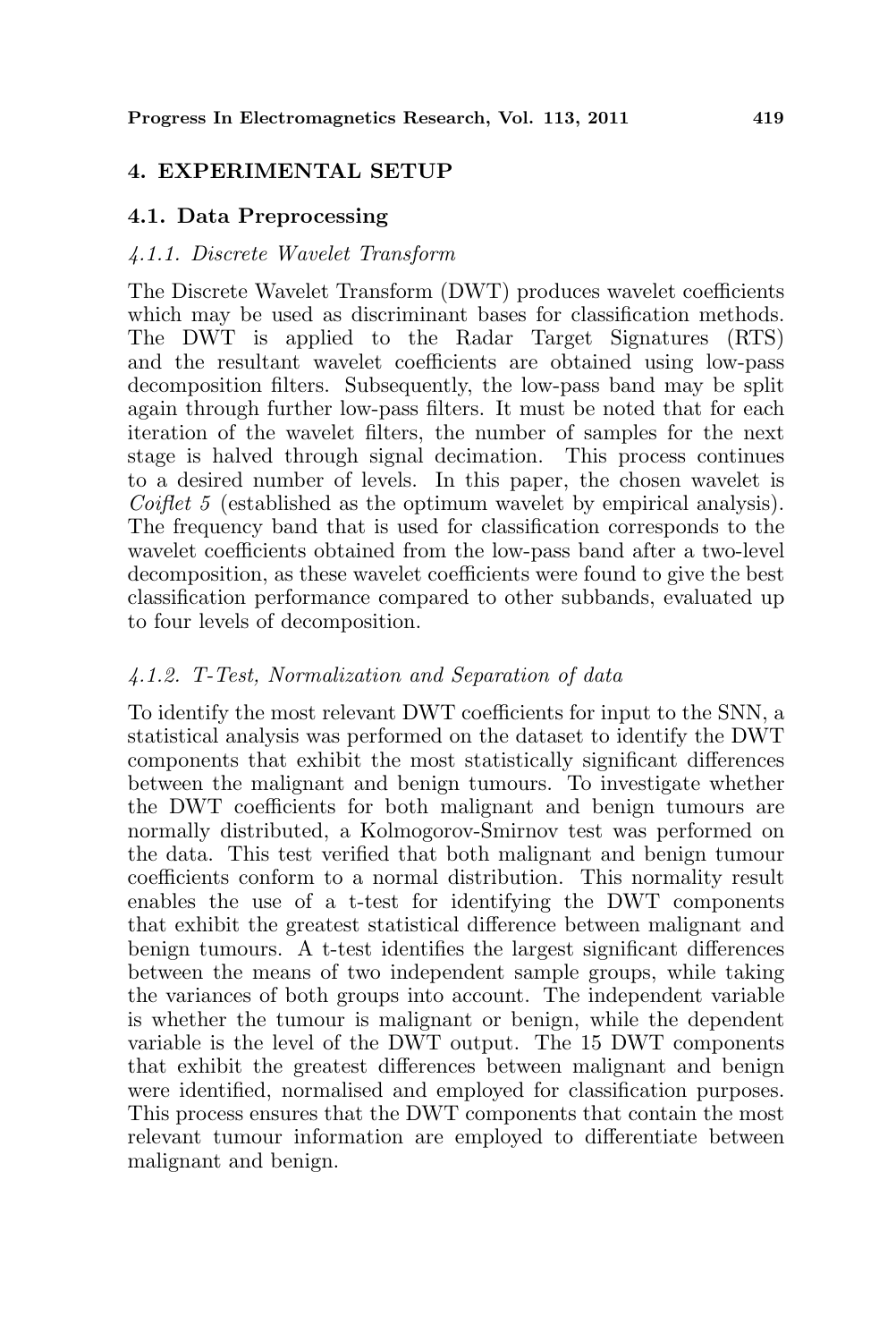SNNs translate real world scalar data into spike train frequencies [39]. In this research, high DWT values correspond to high spiketrain frequencies while low DWT values correspond to low frequencies. As the DWT coefficients, after normalisation, are scaled between  $[-1, +1]$ , it is necessary to decouple the positive and negative ranges of each DWT component  $(D(n))$  into two spike generating inputs  $(Dn+$ and  $Dn-$ ). This separation ensures that a +1 DWT input generates the same number of spikes (and influence) on the SNN as a −1 DWT input, thus removing any bias from the encoding process.

## 4.2. SNN Breast Cancer Classifier System Architecture Application

Figure 3 illustrates the SNN architecture used to implement the SNN breast cancer classifier. The single-hidden-layer SNN processes the 15 most relevant DWT components (D1–D15). DWT data is translated into spike trains by spike generators (SG1-SG30) using a linear magnitude to (spike train) frequency conversion [39]. This DWT spike data is fed to the network's 30 hidden layer neurons (N1- N30). Two output layer spiking neurons (N31, N32) generate two spike train outputs which determine the system's classification. Two spike counters (SC1, SC2) are employed to count the number of spikes output from each output neuron (within a given sampling interval). Counter values C1 and C2 are used to determine classifier behaviour. The counter with the largest spike count value designates the selected class. A leaky integrate and fire neuron model [24] is employed for these experiments.

Each SNN is composed of 32 genes, which correspond to the 32 evolvable spiking neurons (N1-N32). A GA is used to evolve and train each spiking neuron's parameters. Each gene comprises 33 real-valued



Figure 3. SNN fully-connected architecture for tumour classification. A single hidden layer, 30 DWT inputs and two classification outputs are also illustrated.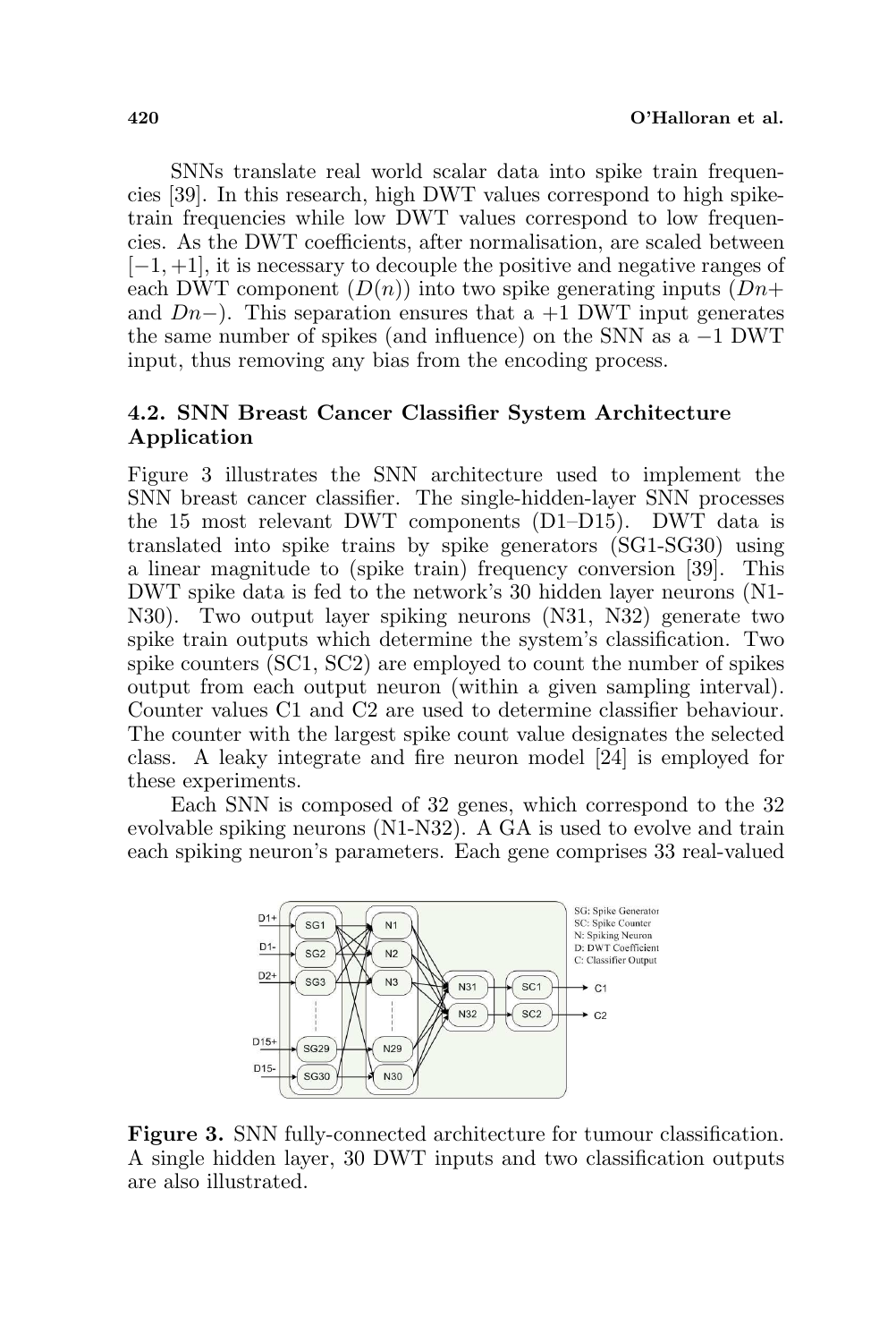Progress In Electromagnetics Research, Vol. 113, 2011 421

numbers (32 synaptic weights and 1 neuron firing threshold), meaning that an individual's entire genome consists of 1056 real-valued entries.

Synaptic weights vary between  $[-1.05, 1.05]$  while thresholds range from [0, 4.0] [35]. A fitness function is employed to perform assessment of the SNN-based breast cancer classifier. This function rewards individuals based on the number of correct classifications made.  $C<sup>m</sup>$ refers to the number of correct malignant classifications made, while  $C<sup>b</sup>$  refers to the number of correct benign classifications.  $C_{\text{max}}$  and  $C_{\text{min}}$  are defined in Equations (3) and (4).

$$
C_{\max} = \max[C^m, C^b] \tag{3}
$$

$$
C_{\min} = \min[C^m, C^b] \tag{4}
$$

The fitness,  $f$ , of the SNN is defined in Equation  $(5)$ .

$$
f = ((C_{\min})^{\beta}) + C_{\max} \tag{5}
$$

To reward the correct classification of both tumour classes, a  $\beta$ value of 1.3 is employed. This  $\beta$  parameter incorporates a fitness bias which rewards individuals that achieve a more balanced classification performance across both malignant and benign tumours. Without this fitness bias, fitness can be accumulated easily by classifying a single tumour class repeatedly, without regard to the tumours DWT profile. This effortless accumulation of fitness misleads the GA in the early stages of search, since it is initially easier to gather fitness through a blind approach than to achieve a balanced fitness score by classifying both tumour types correctly. This bias therefore ensures that SNNs which select correctly from both classes are rewarded above networks that correctly select from just one class.

### 5. RESULTS AND CONCLUSIONS

### 5.1. Comparison of SNN and LDA Classifiers in a Dielectrically Heterogeneous Breast

A total of 160 tumour models were considered (80 of size 2.5 mm and 80 of size 7.5 mm). Within that group, there were 80 type 1 tumours (malignant), 40 type 2 tumours (macrolobulated benign) and 40 type 3 tumours (smooth benign). Two different classifier architectures are considered:

- (i) A direct "type" classifier that simply classifies each tumour as either benign or malignant
- (ii) A two-stage classifier that classifies each tumour as either small or large, before classifying the tumour as either benign or malignant.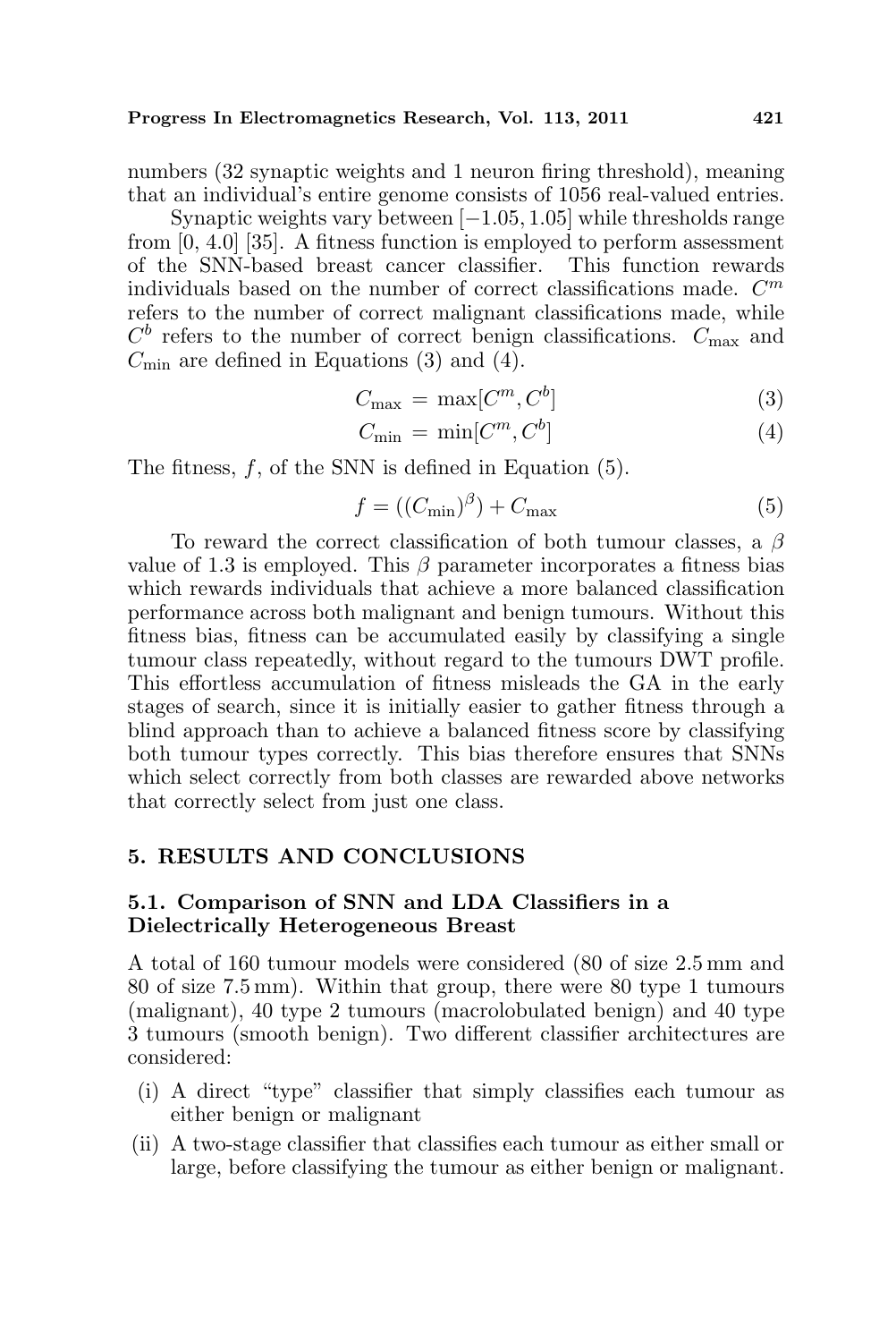| Classifier | One-Stage Type $(\%)$ | $\sin(\%)$ | Small $(\%)$ | Large $(\%)$ |
|------------|-----------------------|------------|--------------|--------------|
| LDA        |                       | 74.34      | 90.40        | 96.57        |
| <b>SNN</b> | 72                    | 100        | 100          | 100          |

Table 1. Comparison of LDA and SNN classifiers.

The tumour backscatter is classified using the SNN, but also using Linear Discriminant Analysis (LDA) [14], providing a useful baseline when examining the performance and robustness of the SNN classifier. In order to evaluate both classification methods, the entire data-set is randomly shuffled and divided into 75% (120 Tumours) and 25% (40 Tumours) training and test groups respectively. The classification process is repeated 10 times and the average performance of each classifier is calculated. The results are presented in Table 1. Across all tests (dielectrically homogeneous and heterogeneous), the SNN was shown to equal or significantly outperform the LDA classifier. The SNN was shown to provide 100% classification accuracy using the twostage classifier when the tumours were first pre-classified by size.

# 5.2. Effects of Dielectric Heterogeneity

In order to examine the effect of increasing dielectric heterogeneity on the performance of the SNN classifier, two specific scenarios are considered. In the first instance, a single piece of fibroglandular tissue surrounds the tumour, while in the second more difficult scenario two separate pieces of fibroglandular tissue are located around the tumour. The performance of the classifier in an increasingly heterogeneous environment is shown in Table 2. The performance of the SNN classifier drops by 10 and 8.5% for one-stage type and pre-size classified large tumours as heterogeneity increases. Overall, the SNN classifier is shown to be relatively robust to significant increases in dielectric heterogeneity. In fact, in the most dielectrically heterogeneous models (Hetero II), the average performance (across large and small tumours) of the two-stage SNN classifier was over 86%.

# 5.3. Combining Results from Different Antennas

Four antenna elements surround the breast/tumour model. Each of these antennas record the Radar Target Signature, which is later used to classify the tumour as either benign or malignant. Often the classification results obtained from different antennas conflict (e.g., three antennas classify the tumour as benign while one antenna classifies the tumour as malignant). In this section, methods of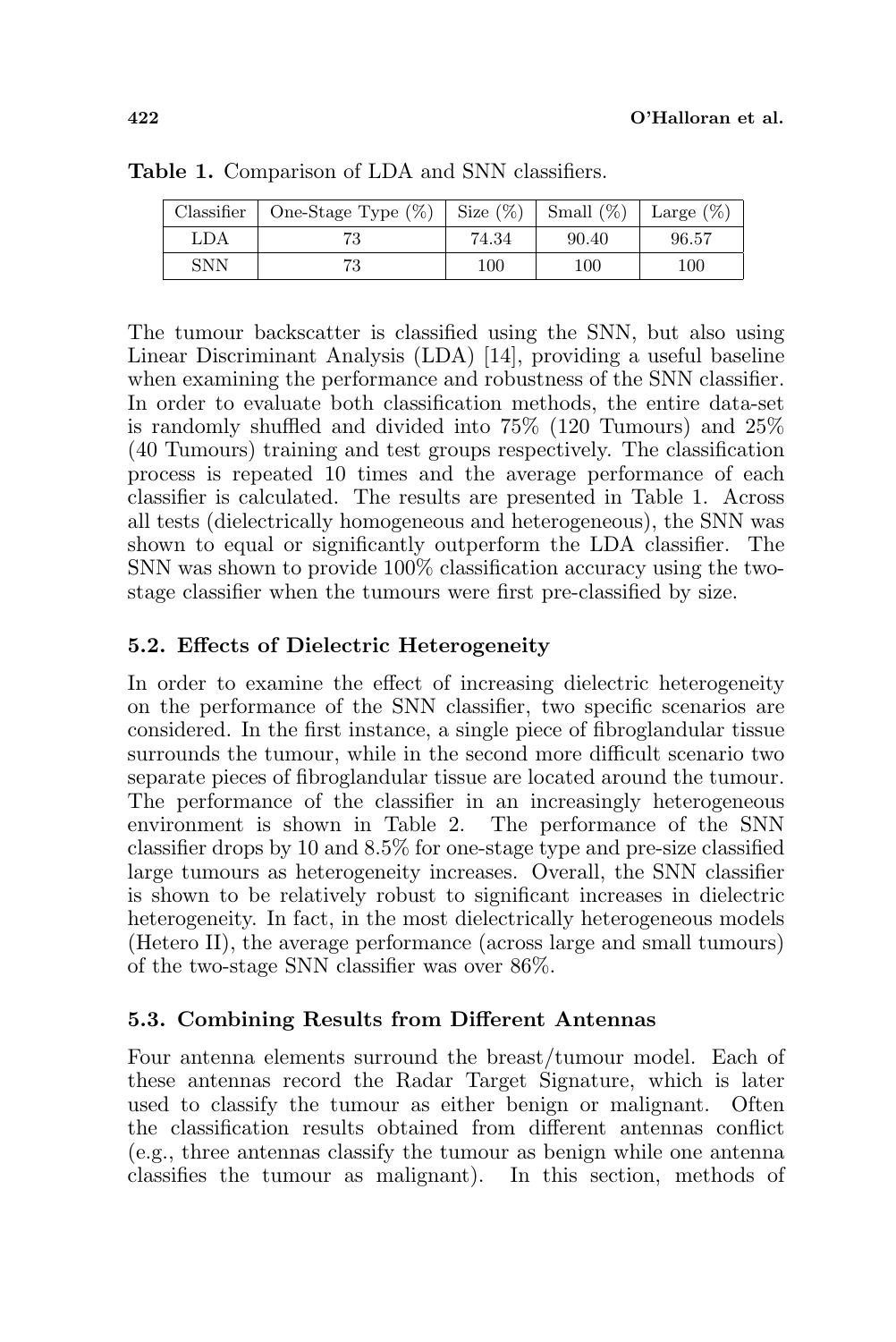Table 2. Effects of dielectric heterogeneity on performance of SNN classifier. Hetero I refers to models containing one piece of fibroglandular tissue, while Hetero II refers to models with two pieces of fibroglandular tissue.

| Classifier | One-Stage Type $(\%)$ | Size $(\%)$ | Small $(\%)$ | Large $(\%)$ |
|------------|-----------------------|-------------|--------------|--------------|
| Hetero I   | 78                    | 100         | 100          | 82           |
| Hetero II  | 68                    | 100         | 100          | 73.5         |

Table 3. The performance, sensitivity and specificity of the SNN classifier, illustrating the effects of combining conflicting readings.

| Malignant Readings<br>Required | Performance $(\%)$ | Sensitivity $(\%)$ | $Specificity(\%)$ |
|--------------------------------|--------------------|--------------------|-------------------|
|                                | 98                 | 100                | 95.76             |
|                                | 94                 | 99.37              | 89.33             |
|                                | 94.5               | 97.66              | 89.61             |
|                                | 90                 | 94.31              | 85.11             |

Table 4. Misclassified tumours for one-stage type classifier.

| Classifier | <b>SM</b><br>$\%$ | $SB(\%$ | $\frac{1}{2}$<br>LM | LB $(\%)$ |
|------------|-------------------|---------|---------------------|-----------|
| One Stage  | 17.98             | 22.66   | 23.02               | 36.33     |
| Two Stage  |                   |         | 37.74               | 62.25     |

combining these conflicting results are investigated in order to produce the optimum classification algorithm in terms of both sensitivity and specificity.

The entire classification process is completed four times. Initially, only one malignant reading is required to classify the tumour as malignant. Next two malignant readings are required, followed by three readings and in the final test, all four readings must be malignant before the tumour is classified as malignant. The performance, sensitivity and specificity for each case are shown in Table 3 (for clarity only the performance of the single-stage type classifier is shown). Examining Table 3, it appears that if just one antenna signal is classified as malignant, then the tumour should be classified as malignant (ignoring the other benign readings), to provide the optimum classifier performance in terms of both sensitivity and specificity. This may be due to scenarios where the tumour spicules are concentrated on one side of the tumour and are therefore only "visible" to one antenna. Choosing a threshold of one malignant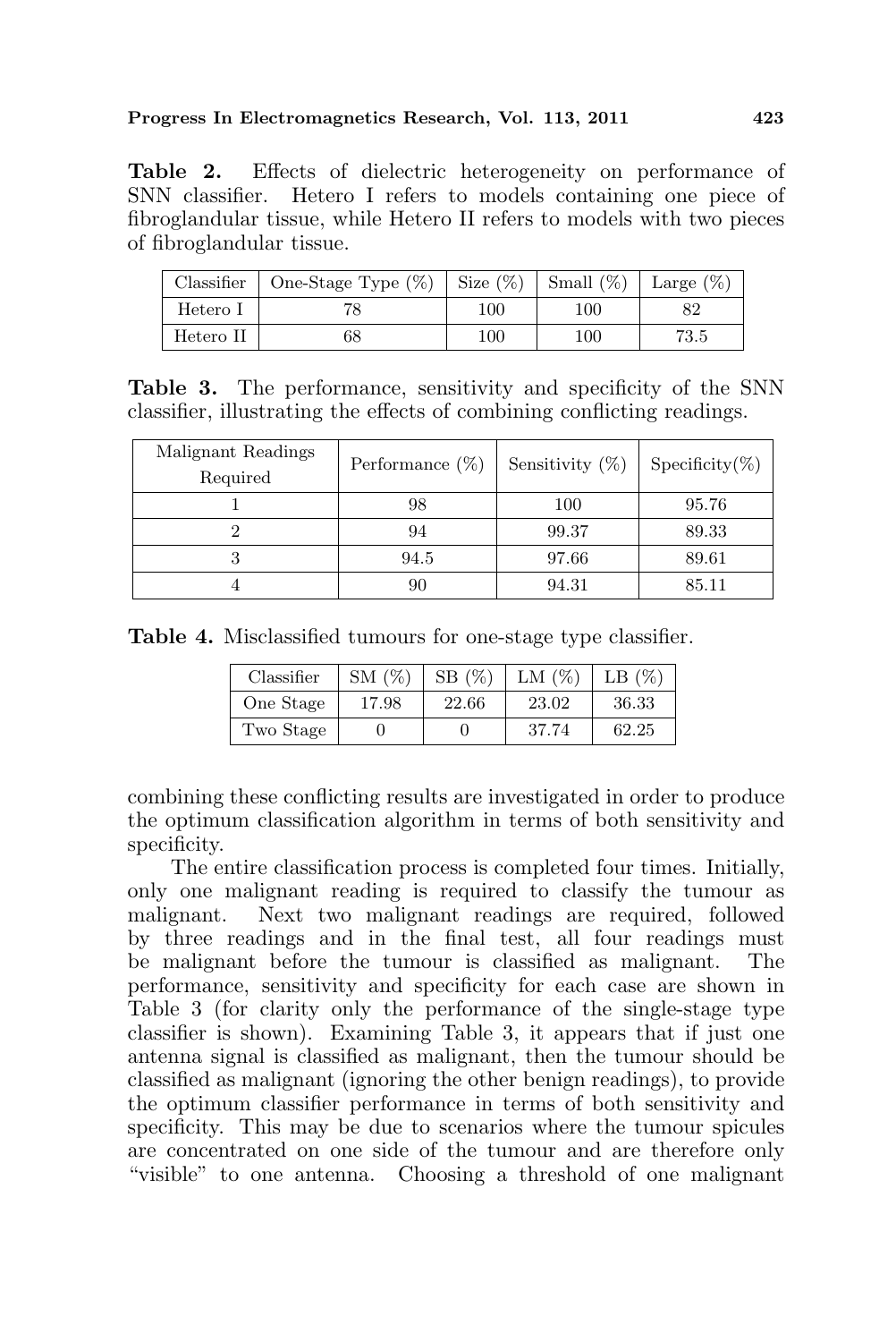reading therefore ensures a high sensitivity (resulting in less falsenegative results) and a high specificity (resulting in less false-positive results).

# 5.4. Analysis of Misclassified Tumours

It is important to consider which tumours are being misclassified by the SNN classifier. The misclassified tumours from the one and two-stage type classifier are divided into four categories: Small Malignant (SM), Small Benign (SB), Large Malignant (LM) and Large Benign (LB), and are shown in Table 4. Examining the one-stage classifier, the tumour type most often misclassified was Large Benign (LB). The remainder of the misclassified tumours were distributed relatively evenly across the other three categories. Significantly, in the two-stage classifier, the Large Benign was once again the largest misclassified category. In the one-stage classifier, it appears that the Large Benign tumours are often misclassified as either Large Malignant or Small Malignant. This reinforces the need of a two-stage classifier, where the tumours are preclassified by size. In the two stage classifier, a Large Benign tumour can no longer be misclassified as a Small Benign.

In the two-stage classifier, the misclassifications occur only between Large Benign and Large Malignant tumour types. This may well be caused by the tumour modeling process. Across all malignant tumours, fixed length cones are used to model tumour spicules. In the smaller tumour models, these cones protrude much further from the spherical surface of the tumour compared to the large tumour models. Therefore, there would be a much greater difference in the RTS of benign and malignant small tumours, rather than benign and malignant large tumours.

## 6. CONCLUSIONS

The performance of an SNN classifier in a dielectrically heterogeneous breast was examined in this paper. A large database of breast models was created, containing GRS tumour models and dielectric heterogeneity extracted from the UWCEM breast phantom repository. The SNN was shown to significantly outperform the LDA classifier in the dielectrically heterogeneous models. The SNN classifier was also shown to be relatively robust to increasing levels of heterogeneity within the breast. It must be noted that the performance and robustness of the classifier may partly be attributed to the fact that the tumour is positioned at a fixed location at the centre of the breast. Because the tumour position is fixed across all models, the classifier can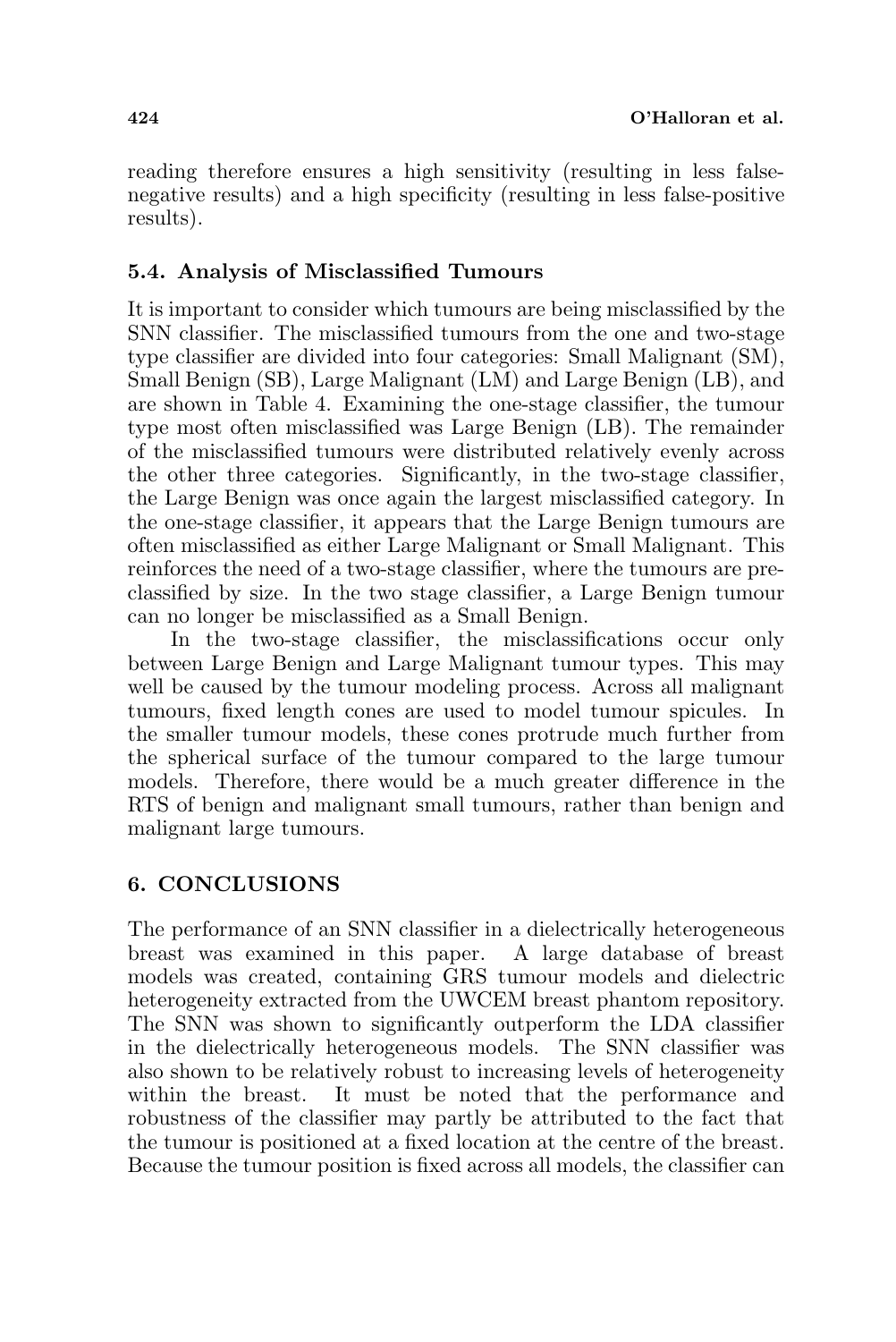more easily isolate the portion of the RTS influenced by the shape and size of the tumour and effectively ignore any surrounding heterogeneity. Future work will examine the performance of the classifier when the tumour (and heterogeneity) is randomly located within the breast.

The effect of combining conflicting readings from different antennas was considered. The optimum approach (in terms of sensitivity and specificity) was to classify the tumour as malignant if any one of the antenna readings was classified as malignant. This was most likely due to scenarios where the spicules from malignant tumours all protrude in the same general direction and only had a significant effect on the RTS received at one antenna.

The misclassified tumours were examined and considered. The most common type of tumour misclassified was large benign. This tumour was often misclassified as either large malignant or small malignant, highlighting the need for pre-size classification step. When the tumours were size-classified (in the two stage classifier), large benign was once again the most often misclassified tumour. This may be attributed to the tumour modeling process where fixed-length spicules were used. These spicules protruded much further from the surface of smaller tumours than from the larger tumours, making it more difficult to differentiate between the RTS of large benign and malignant tumours. This issue with the tumour models will be examined in a future study.

## ACKNOWLEDGMENT

This work is supported by Science Foundation Ireland (SFI) under grant numbers 07/RFP/ENEF420 and 07/SRC/I1169.

# REFERENCES

- 1. Nass, S. L., I. C. Henderson, and J. C. Lashof, Mammography and Beyond: Developing Technologies for the Early Detection of Breast Cancer, National Academy Press, 2001.
- 2. Bird, R. E., T. W. Wallace, and B. C. Yankaskas, "Analysis of cancers missed at screening mammograph," Radiology, Vol. 184, 613–617, 1992.
- 3. Huynh, P. H., A. M. Jarolimek, and S. Daye, "The false-negative mammogram," RadioGraphics, Vol. 18, 1137–1154, 1998.
- 4. Elmore, J. G., M. B. Barton, V. M. Moceri, S. Polk, P. J. Arena, and S. W. Fletcher, "Ten-year risk of false positive screening mammograms and clinical breast examinations," New Eng. J. Med., Vol. 338, No. 16, 1089–1096, 1998.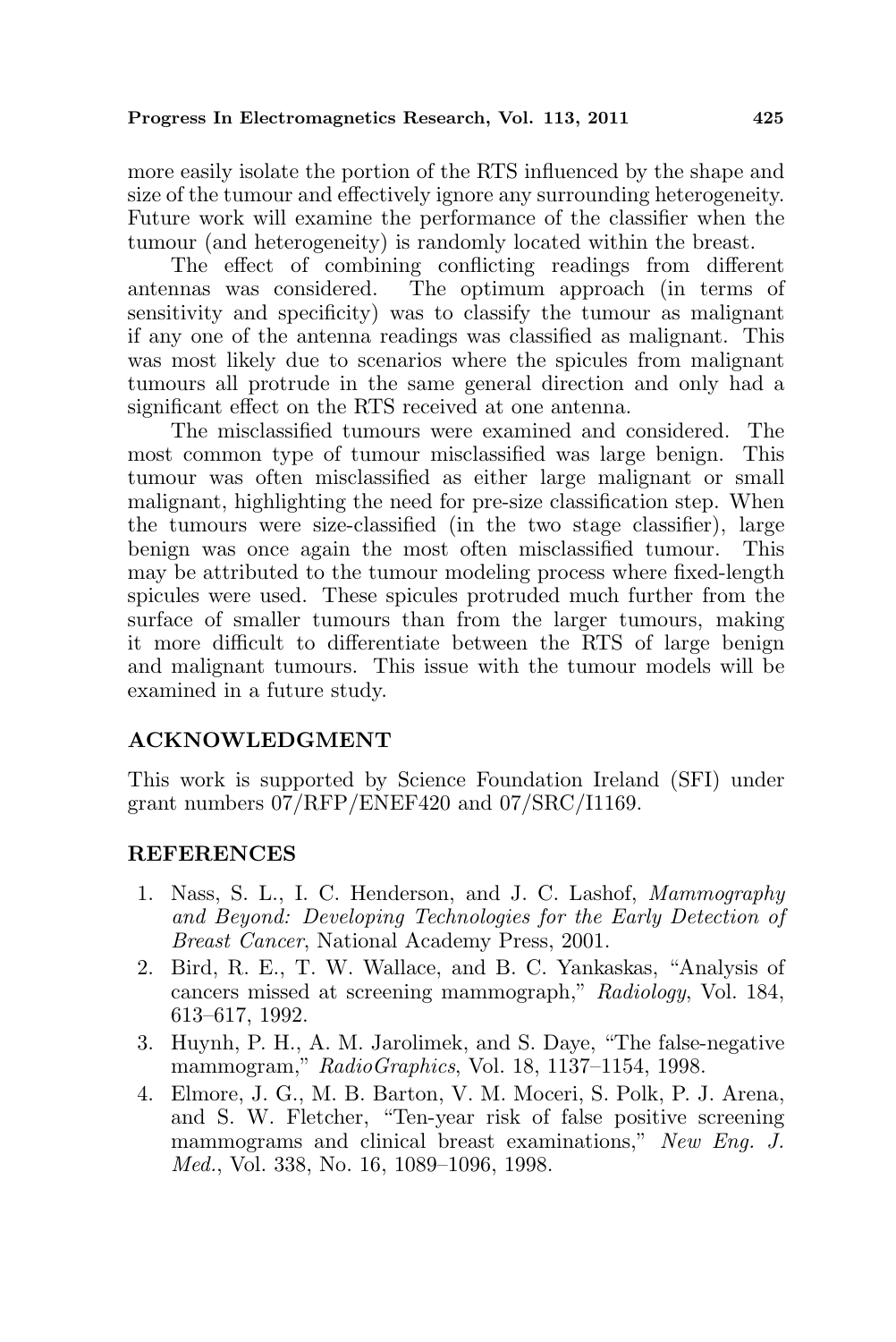- 5. Hall, F. M., J. M. Storella, D. Z. Silverstone, and G. Wyshak, "Non-palpaple breast-lesions, recommendations for biopsy based on suspicion of carcinoma at mammography," Radiology, Vol. 167, No. 2, 353–358, 1988.
- 6. Zainud-Deen, S., W. Hassen, E. Ali, and K. Awadalla, "Breast cancer detection using a hybrid finite difference frequency domain and particle swarm optimization techniques," Progress In Electromagnetics Research B, Vol. 3, 35–46, 2008.
- 7. AlShehri, S. and S. Khatun, "UWB imaging for breast cancer detection using neural network," Progress In Electromagnetics Research C, Vol. 7, 79–93, 2009.
- 8. Maskooki, A., E. Gunawan, C. Soh, and K. Low, "Frequency domain skin artifact removal method for ultra-wideband breast cancer detection," Progress In Electromagnetics Research, Vol. 98, 299–314, 2009.
- 9. Conceição, R. C., D. Byrne, M. O'Halloran, M. Glavin, and E. Jones, "Comparison of planar and circular antenna configurations for breast cancer detection using microwave imaging," Progress In Electromagnetics Research, Vol. 99, 1–19, 2009.
- 10. Nguyen, M. and R. Rangayyan, "Shape analysis of breast masses in mammograms via the fractial dimension," 27th Annual Conference of the IEEE Engineering in Medicine and Biology, 3210–3213, 2005
- 11. Chen, Y., I. Craddock, and P. Kosmas, "Feasibility study of lesion classification via contrast-agent-aided uwb breast imaging," IEEE Transactions on Biomedical Engineering, Vol. 57, No. 5, 1003– 1007, 2010.
- 12. Chen, Y., I. Craddock, P. Kosmas, M. Ghavami, and P. Rapajic, "Application of the mimo radar technique for lesion classification in UWB breast cancer detection," 17th European Signal Processing Conference (EUSIPCO), 759–763, 2009.
- 13. "Multiple-input multiple-output radar for lesion classification in ultrawideband breast imaging," IEEE Journal of Selected Topics in Signal Processing, Vol. 4, No. 1, 187–201, 2010.
- 14. Conceição, R. C., D. Byrne, M. O'Halloran, E. Jones. and M. Glavin, "Investigation of classifiers for early-stage breast cancer based on radar target signatures," Progress In Electromagnetics Research, Vol. 105, 295–311, 2010.
- 15. Conceição, R. C., M. O'Halloran, M. Glavin, and E. Jones, "Support vector machines for the classification of early-stage breast cancer based on radar target signatures," Progress In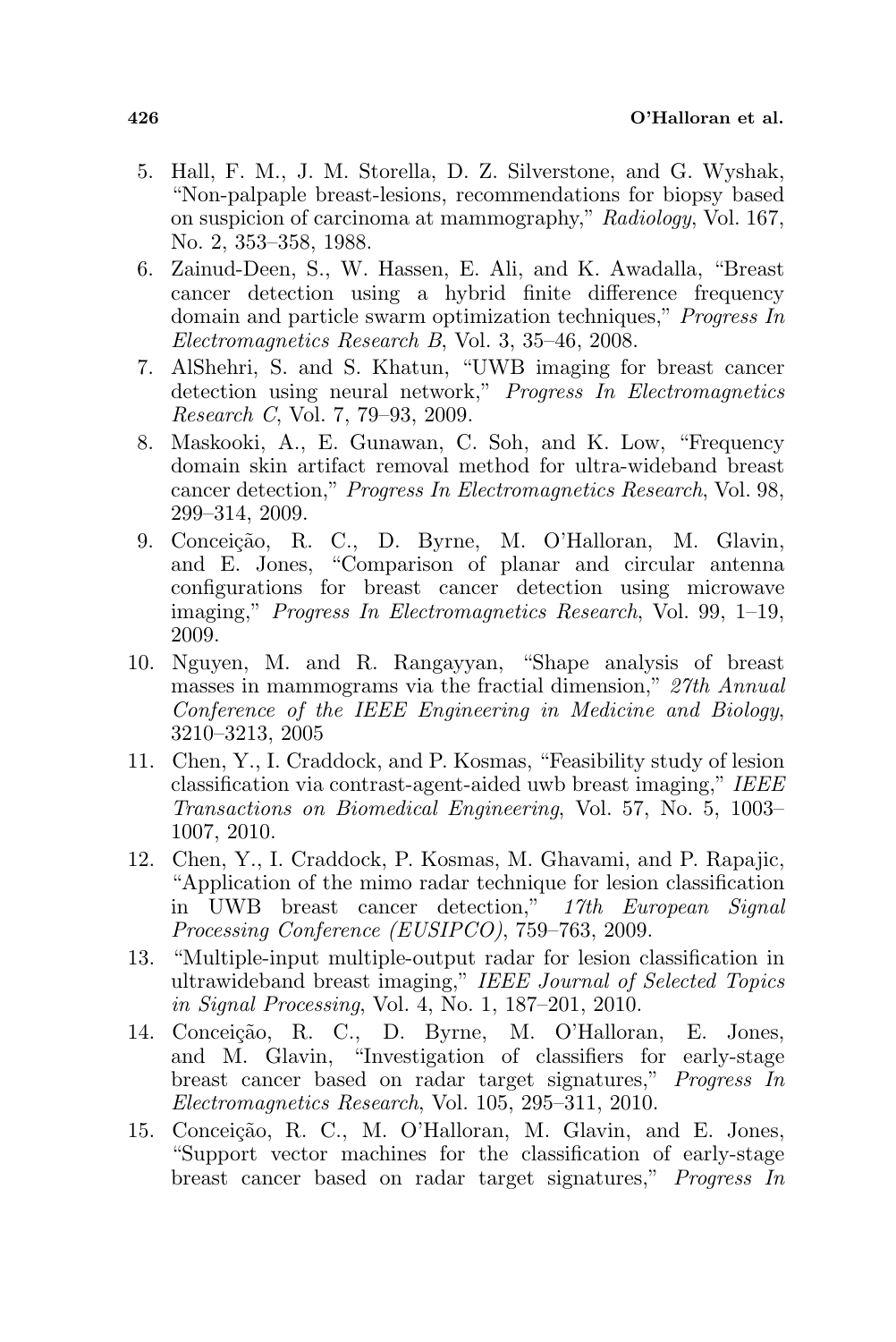Electromagnetics Research B, Vol. 23, 311–327, 2010.

- 16. Davis, S. K., B. D. V. Veen, S. C. Hagness, and F. Kelcz, "Breast tumor characterization based on ultrawideband backscatter," IEEE Trans. Biomed. Eng., Vol. 55, No. 1, 237–246, 2008.
- 17. Muinonen, K., "Introducing the gaussian shape hypothesis for asteroids and comets," Astronomy and Astrophysics, Vol. 332, 1087–1098, 1998.
- 18. Muinonen, K., Light Scattering by Stochastically Shaped Particles, Chapter 11, Academic Press, 2000.
- 19. Lazebnik, M., L. McCartney, D. Popovic, C. B. Watkins, M. J. Lindstrom, J. Harter, S. Sewall, A. Magliocco, J. H. Booske, M. Okoniewski, and S. C. Hagness, "A large-scale study of the ultrawideband microwave dielectric properties of normal breast tissue obtained from reduction surgeries," Phys. Med. Biol., Vol. 52, 2637–2656, 2007.
- 20. Lazebnik, M., D. Popovic, L. McCartney, C. B. Watkins, M. J. Lindstrom, J. Harter, S. Sewall, T. Ogilvie, A. Magliocco, T. M. Breslin, W. Temple, D. Mew, J. H Booske, M. Okoniewski, and S. C. Hagness, "A large-scale study of the ultrawideband microwave dielectric properties of normal, benign and malignant breast tissues obtained from cancer surgeries," Phys. Med. Biol., Vol. 52, 6093–6115, 2007.
- 21. Taflove, A. and S. C. Hagness, Computational Electrodynamics: The Finite-difference Time-domain Method, Artech House Publishers, June 2005.
- 22. Maass, W., "Computation with spiking neurons," The Handbook of Brain Theory and Neural Networks, 1080–1083, 2003.
- 23. Gerstner, W. and W. Kistler, Spiking Neuron Models, Cambridge University Press, New York, 2002.
- 24. Maass, W., "Networks of spiking neurons: The third generation of neural network models," Neural Networks, Vol. 10, No. 9, 1659– 1671, 1997.
- 25. Maass, W., "Computing with spiking neurons," Pulsed Neural Networks, MIT Press, 85, 1999.
- 26. Maguire, L., T. McGinnity, B. Glackin, A. Ghani, A. Belatreche, and J. Harkin, "Challenges for large-scale implementations of spiking neural networks on FPGAs," Neurocomputing, Vol. 71, Nos. 1–3, 13–29, 2007.
- 27. Floreano, D., N. Schoeni, G. Caprari, and J. Blynel, "Evolutionary bits'n'spikes," Artificial Life Eight, 335, 2003.
- 28. Morgan, F., S. Cawley, B. McGinley, S. Pande, L. McDaid,